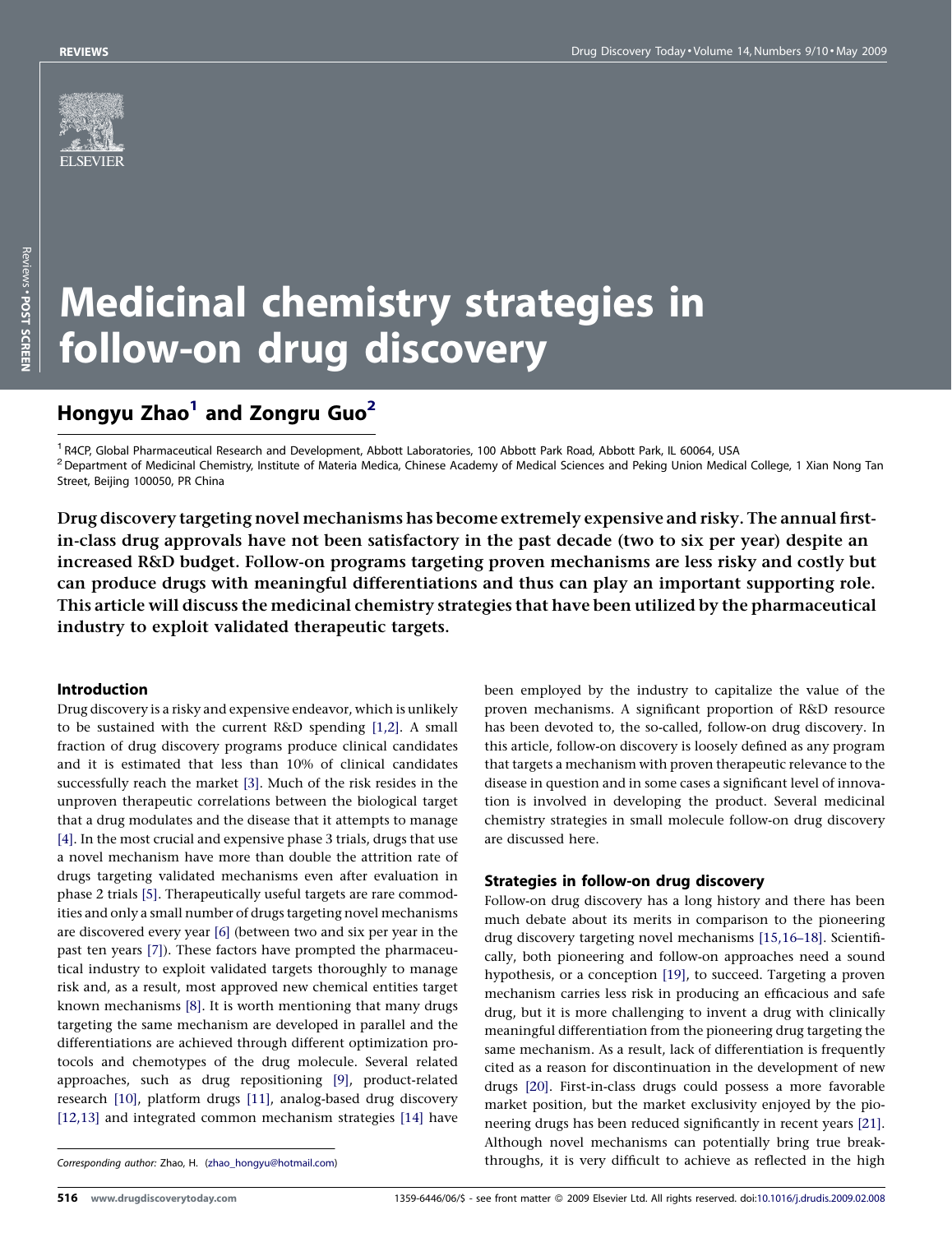attrition rate in pharmaceutical R&D. Meanwhile, targeting validated pathways can also produce significantly differentiated drugs as shown by some of the examples provided in this article.

A follow-on program can be initiated under a variety of circumstances. Obviously, if a pioneering drug has not been adequately optimized, it creates an opportunity for competitors to design better follow-on drugs. Alternatively, if the optimization and development paths are sufficiently straightforward to allow the production of a noninferior product with a lower budget and risk, some companies might find the follow-on approach economically attractive. This is especially true for companies in emerging markets where price can be the deciding factor for market performance. Serendipity is an important component in drug discovery and a follow-on product may prove superior owing to poorly understood reasons. The emergence of bacterial, viral and tumor resistance renders old drugs less effective and creates a need for better follow-on products. Generations of antibiotics in the same class are prime examples. New knowledge and technologies that were not available when the pioneering drugs were discovered may provide a powerful platform to develop significantly improved products. New animal models and biomarkers that more accurately predict human efficacy and safety are particularly powerful in the lead optimization process.

When a follow-on drug discovery program is initiated, much information about the pioneering drug and its target is frequently available. One needs to analyze what key factors have made the pioneering drug a safe and efficacious medicine vis-à-vis the related approaches that have failed and what new information has become available after the development of the pioneering drug. A judgment can then be made about the probability of discovering a significantly improved drug targeting the mechanism of interest. The traditional ways of achieving differentiation (e.g. increase half-life, pro-drug and soft-drug) becomes less useful if the pioneering drug is launched recently because most modern drugs are sufficiently optimized. Drugs with poorly understood mechanisms are more difficult to follow on, owing to the lack of efficacy and safety markers in development [\[22\].](#page-6-0) For example, the pioneering drug, clozapine, proved significantly more effective than later second-generation antipsychotics in recent clinical trials [\[23,24\]](#page-6-0). The same is true for drugs modulating a chemically difficult target with stringent requirements for its ligands. An example in this category is renin inhibitors. The pharmacokinetic (PK) profile of aliskiren is marginal (oral bioavailability = 3%) but it represents the best effort of decades of research with many programs failing to produce marketed drugs [\[25\].](#page-6-0) The quality of the patent protection of the pioneering drug determines the freedom of operation and, thus, must be analyzed carefully. With the advances in synthetic chemistry and in vitro biological assays, a large number of analogs can be synthesized, tested and patented by the pioneering team. In today's environment, superior medicinal chemistry insight is essential to find new IP grounds in heavily claimed patents. New synthetic methodologies may enable access to analogs that were previously difficult to make. Medicinal chemistry techniques such as scaffold hopping can also help the followon team to identify proprietary chemical matters [\[26\]](#page-6-0). Other factors, such as the cost of clinical trials, market shift, available resources, the skills of the scientific team, portfolio maintenance and competitive landscape are all important considerations in

evaluating a program but are beyond the discussion of this article [\[27\].](#page-6-0) Several examples are provided to demonstrate different medicinal chemistry strategies adopted by the pharmaceutical industry to exploit the validated mechanisms.

#### Atorvastatin

Atorvastatin (1, Fig. 1) was the 5th statin to be approved by the FDA ten years after the pioneering drug Lovastatin (2, Fig. 1), but it became the best-selling drug in history. Besides the definitive therapeutic value of inhibiting 3-hydroxy-3-methyl-glutaryl-CoA reductase (HMGR), other useful information emerged around the same time that atorvastatin was invented. Lovastatin is a fungal metabolite with a complex molecular skeleton, but by the time the atorvastatin project had been initiated, a more optimization-friendly scaffold (i.e. 3, Fig. 1) discovered by Merck was known [\[28\]](#page-6-0). A pyrrole ring (4, Fig. 1) was utilized to replace the phenyl ring in 3, primarily due to its synthetic accessibility [\[29\].](#page-6-0) The first potent compound (5, Fig. 1) showed considerable toxicity, but it has been shown that the toxicity of other HMGR inhibitors was either rodent-specific or an exaggeration of the mechanism-based biological effects at high doses. Armed with this knowledge, the team proceeded to make more synthetically challenging analogs and atorvastatin was among the 20 analogs synthesized. Much effort was spent on finding an efficient enantioselective synthesis to maximize the potency. A chronic efficacy study of atorvastatin with a large number of animals demonstrated that atorvastatin was superior to lovastatin [\[30\].](#page-6-0) This differentiation prompted the clinical development of atorvastatin and later human clinical trials confirmed that atorvastatin reduces LDL levels more effectively than the previously launched statins [\[31\].](#page-6-0) The atorvastatin story showcased several advantages of the



#### Key compounds leading to the discovery of atorvastatin.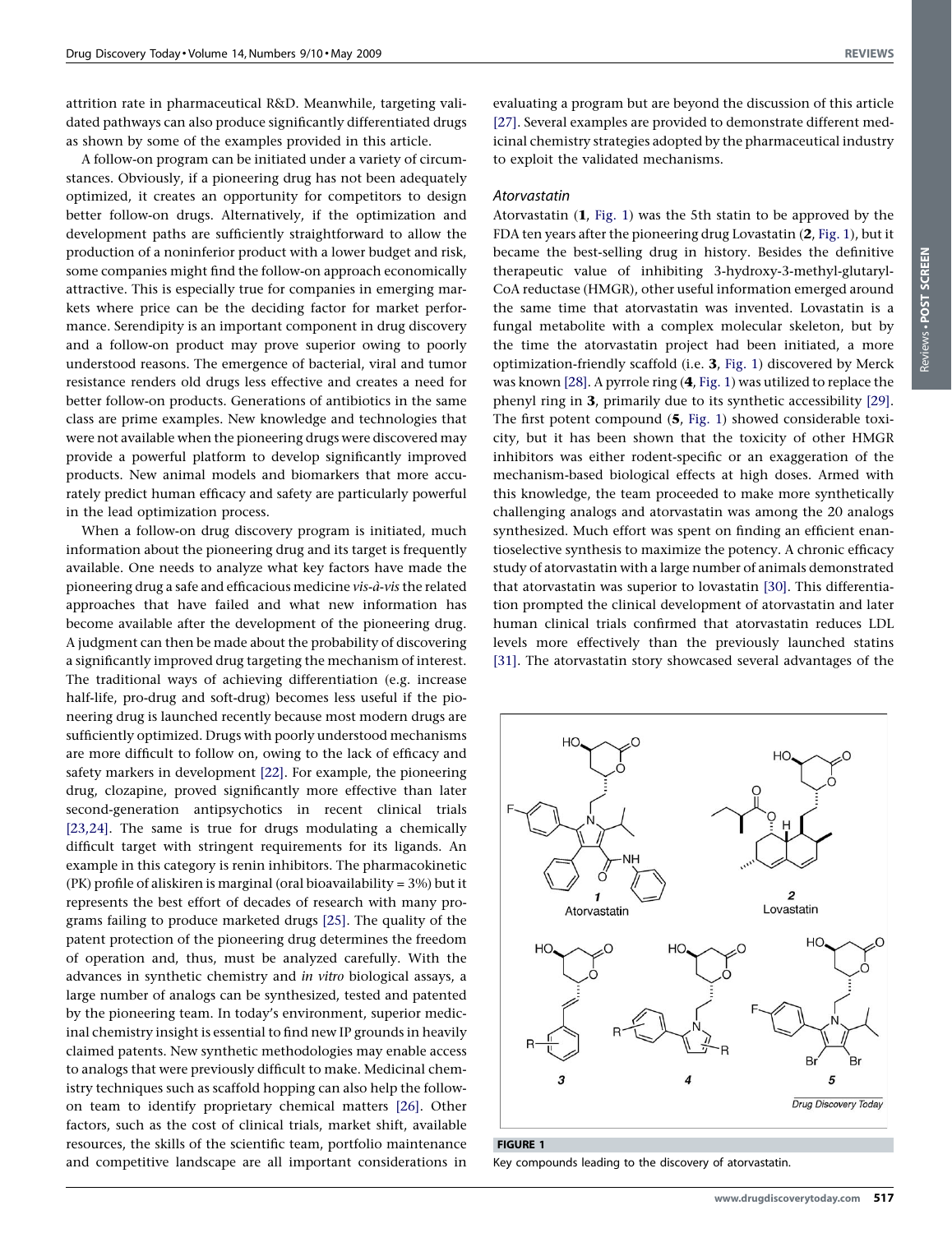FIGURE 2



Modification of side chains in sildenafil leads to udenafil.

follow-on approach. For example, a chemical lead is known and the optimization path is relatively clear. Because the validity of the mechanism of action is proven, a riskier optimization path can be taken. Specifically for this case, difficult synthetic routes were pursued to produce analogs and investment was made to identify an enantioselective synthesis of atorvastatin. The toxicity shown by the initial candidate was attributed to the specific compounds rather than the targeted mechanism. Chronic and expensive animal experiments were conducted to establish the differentiation. In comparison, the development of the first statin (compactin) suffered several setbacks [\[32\].](#page-6-0) In the primary rat model, compactin induced the expression of HMGR and thus failed to show any efficacy. It was not until compactin was shown to lower LDL in hen model that confidence in the approach resumed. High dose of compactin caused lymphomas in dogs and this observation halted the development of compactin, which also triggered the temporary discontinuation of the lovastatin development. Atorvastatin demonstrated that follow-on products can provide meaningful differentiations and significant commercial returns.

# Udenafil

The launch of sildenafil (6, Fig. 2) opened the field of phosphodiesterase type 5 (PDE5) inhibitors as male erectile dysfunction (ED) therapeutics. The high degree of structural similarity between udenafil (7, Fig. 2) and sildenafil implies a clear medicinal chemistry strategy in designing udenafil. A patent-busting approach was probably adopted to produce proprietary analogs that were closely related to the pioneering drug. It has been reported that the entire sulfonamide portion in sildenafil produces only an approximate 7.5-fold increase in potency (i.e. 6 is 7.5 times more potent than 8) [\[33\]](#page-6-0), which suggests that this group could be drastically modified without significantly effecting activity. Modest structural changes (i.e. from 6 to 7) proved adequate to produce analogs outside patent protection and udenafil was launched in Korea in 2005. Although udenafil has been reported to possess better potency, selectivity, a longer half-life and faster onset action than sildenafil, no head-to-head comparisons have been conducted in large clinical trials to demonstrate such differentiations [\[34\]](#page-6-0). The lower development cost, however, allows udenafil to be sold at a discounted price and gain a significant portion of the Korean market. This model is particularly popular for product-oriented companies in emerging markets. Even though such follow-on drugs exhibit

minimum levels of differentiation, they can drive down the prices and thus benefit the patients.

### Lapatinib and bendamustine

Many drugs exert their biological effects via multiple effecter systems [\[35\],](#page-6-0) but most of these drugs were not rationally designed and optimized against more than one biological target. Conceptually, intentionally targeting two validated mechanisms with one molecule could lead to improved efficacy and a larger responding population. Although a fixed-dose combination of existing drugs may be a quicker approach targeting multiple mechanisms, such combinations face challenges of obtaining parallel PK and patentability. Recently, rational design of multiple ligands has attracted much attention [\[36,37\]](#page-6-0). Several anticancer agents were rationally designed to target more than one mechanism, two of which are highlighted here. Lapatinib was discovered by optimizing a chemical lead against two related targets [\[38\]](#page-6-0) while bendamustine was invented by combining the essential features of two known drugs targeting two different mechanisms [\[39\]](#page-6-0).

The inhibition of both epidermal growth factor receptor (EGFR) and human epidermal growth factor receptor 2 (HER2) has been validated in cancer therapy. Marketed drugs targeting EGFR, such as erlotinib (9, [Fig. 3\)](#page-3-0) and HER2, such as trastuzumab, have demonstrated impressive clinical efficacy. The design of lapatinib (11, [Fig. 3](#page-3-0)) took advantage of the homology between EGFR and HER2 and the optimization used a common pharmacophore so that the final dual ligands would not be so large as to pose PK liabilities. Structural requirements for potent EGFR inhibition are well defined. Molecular modeling suggested additional hydrophobic groups on the anilino group on the core structure  $(10, Fig. 3)$  $(10, Fig. 3)$  $(10, Fig. 3)$  would increase HER2 potency and structure–activity relationship (SAR) studies driven by EGFR and HER2 overexpressing cell lines led to the discovery of lapatinib [\[40\]](#page-6-0). Lapatinib has been approved by the FDA for the treatment of breast cancer in patients whose tumors overexpress HER2. An ongoing large clinical trial (Adjuvant Lapatinib And/Or Trastuzumab Treatment Optimization, ALTTO) involving 8000 HER2 positive breast cancer patients will provide a head-to-head comparison of lapatinib and trastuzumab in efficacy and tolerability ([http://www.clinicaltrial.gov/ct2/show/NCT00](http://www.clinicaltrial.gov/ct2/show/NCT00490139%3Fterm=ALTTO%26rank=2) [490139?term=ALTTO&rank=2](http://www.clinicaltrial.gov/ct2/show/NCT00490139%3Fterm=ALTTO%26rank=2)). Also, several clinical trials are being conducted to study the efficacy of lapatinib in other tumors either as a single agent or a component of combination therapy [\[41\].](#page-6-0)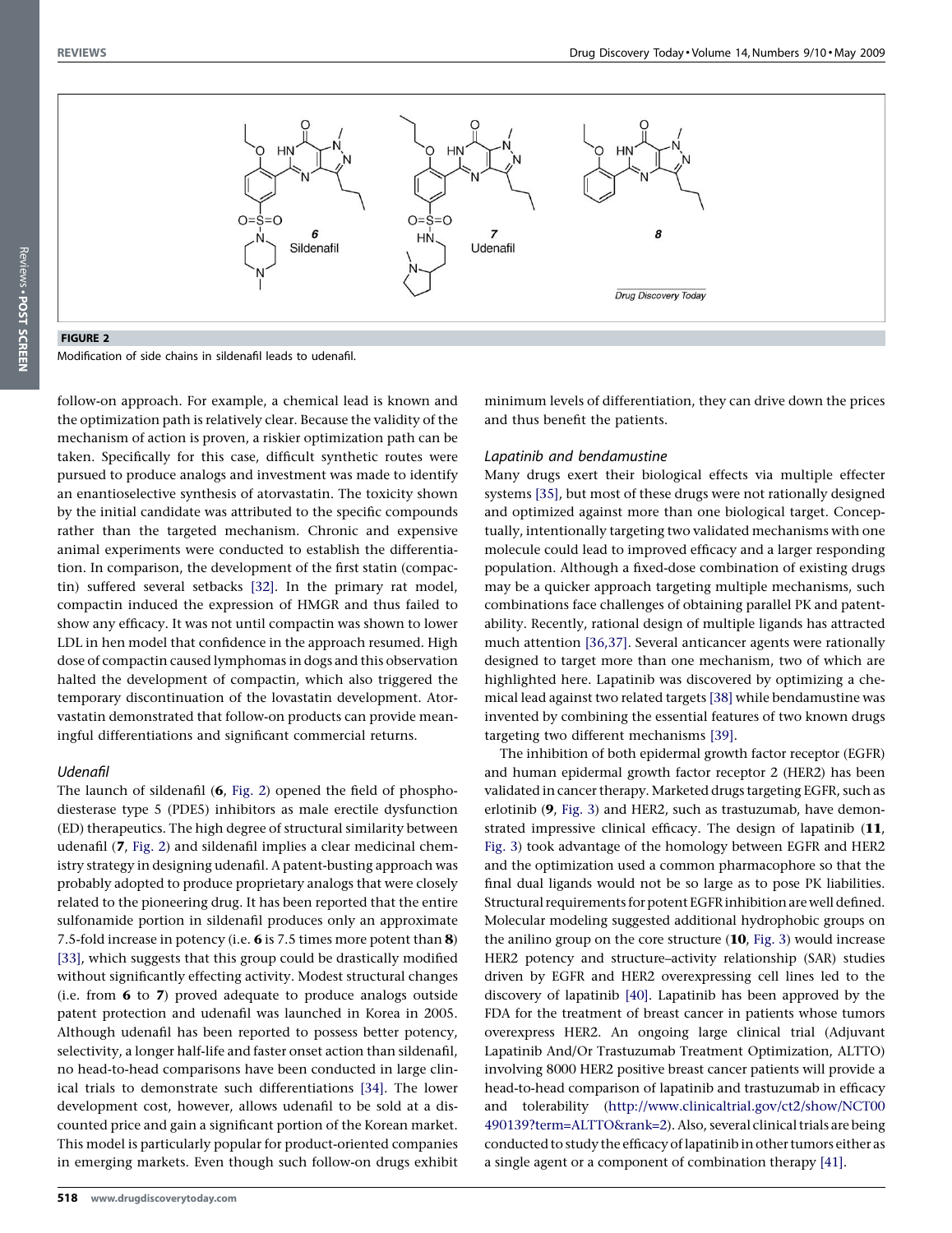Reviews -

POST SCREEN

Reviews . POST SCREEN

<span id="page-3-0"></span>

#### FIGURE 3

Lapatinib possesses both the EGFR and HER2 binding elements.

Both chlorambucil and fludarabine are effective in treating chronic lymphocytic leukemia (CLL) [\[42\].](#page-6-0) These two drugs share less structural similarity than those in the lapatinib case, but the alkylating agent chlorambucil possesses a small pharmacophore. This is advantageous in designing multiple ligands with drug-like properties. Containing the features of both parent drugs [\[43\],](#page-6-0) bendamustine induces cytotoxicity through more mechanisms, including apoptosis and mitotic catastrophe, than other alkylating agents in vitro [\[44\].](#page-6-0) In human clinical trials for CLL, bendamustine caused a higher overall response rate and a longer median progression-free survival time than chlorambucil [\[45\]](#page-6-0). Bendamustine also showed low cross-resistance with other alkylating agents and fludarabine in a phase I/II trial [\[46\].](#page-6-0) Because some structural features of fludarabine are missing in bendamustine, it is primarily an alkylating agent and its antimetabolite activity has yet to be confirmed [\[47\].](#page-6-0) Bendamustine has not been compared with fludarabine in clinical trials (Fig. 4).

#### Pregabalin and lorcaserin

New knowledge can be a major driver for both pioneering and follow-on drug discovery. Technical advances after the launch of a drug, such as new synthetic methods, more accurate molecular modeling, availability of X-ray crystal structures of drug targets, better understanding of the target-related pharmacology and toxicology, more predictive assays/biomarkers/PK/PD relationships, novel delivery technologies and clinical knowledge accumulated could all enable more efficient optimization and development process for follow-on programs compared to the discovery of first-in-class drugs when these technical supports were not available. Two recent drugs will be discussed in this section. The first example highlighted the importance of the clinical knowledge gained on an older drug, gabapentin, in the development of pregabalin. The second case involved the removal of a nonmechanism-based toxicity of dexfenfluramine leading to the discovery of lorcaserin.

Pregabalin (15, [Fig. 5](#page-4-0)) was originally designed as a  $\gamma$ -aminobutyric acid aminotransferase inhibitor to treat epilepsy. Its actual mechanism of action later proved to be the inhibition of L-glutamate release through binding to the  $\alpha$ 2 $\delta$  subunit of voltage-gated calcium channels, amechanism shared by an older epilepsy drug, gabapentin (16, [Fig. 5\)](#page-4-0) [\[48\]](#page-6-0). As shown in [Fig. 5,](#page-4-0) the two drugs share substantial structural similarities. Clinical use of gabapentin suggested it might be efficacious in managing neuropathic pain and most of the



#### Bendamustine contains the features of both chlorambucil and fludarabine.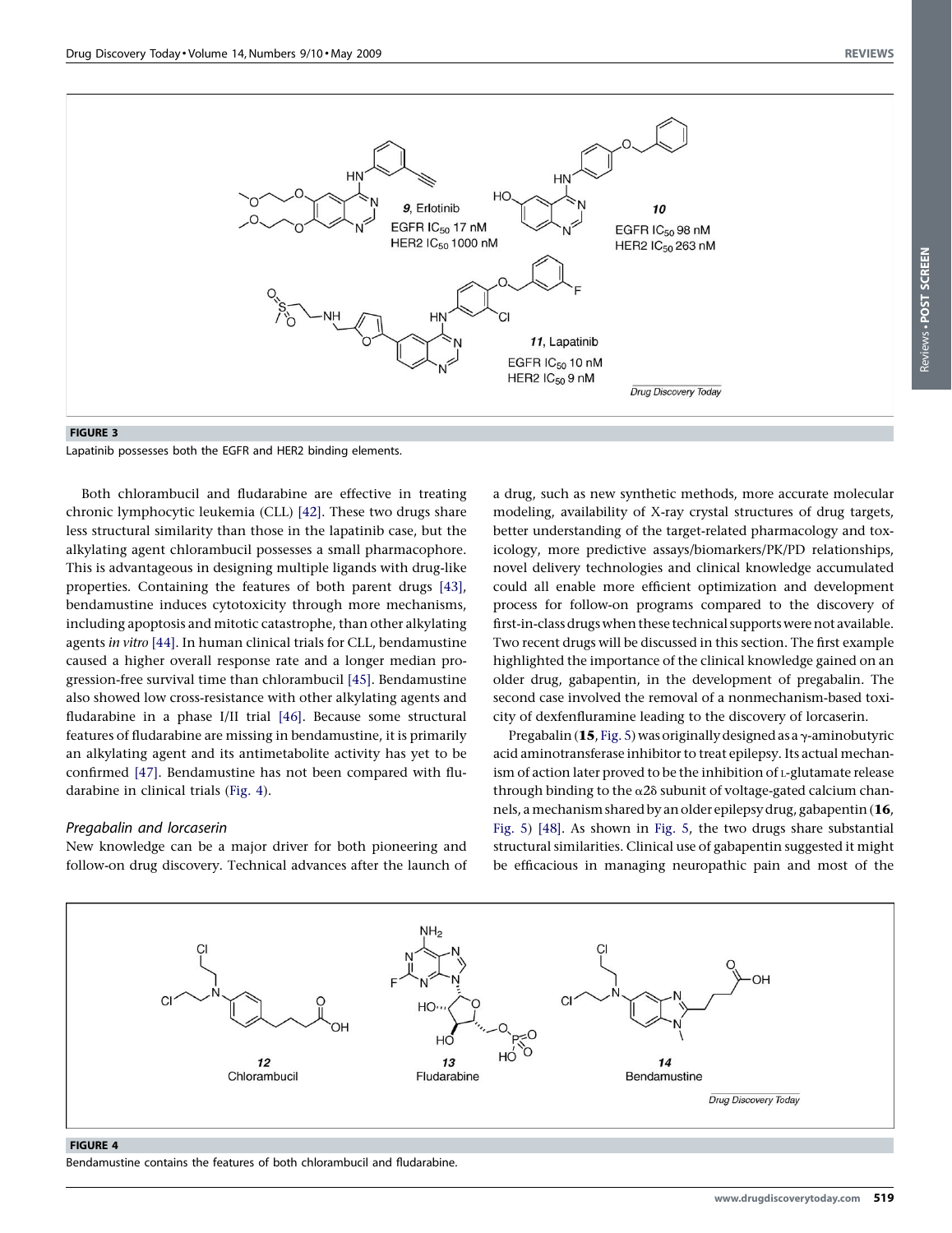<span id="page-4-0"></span>

#### FIGURE 5

Reviews . POST SCREEN

Two generations of ion channel blockers.

gabapentin prescriptions are for off-label use on pain. So on the basis of clinical knowledge gained on gabapentin, pregabalin was tested for several broader indications and became the first approved drug for fibromyalgia. Pregabalin ismore orally available than gabapentin in humans so lower doses can be used to reduce side effects. It has been advocated thatdrugs targetingwell defined, albeit rare, diseases can be developed preferentially and broader indications pursued on a later date [\[49\]](#page-6-0). If this indeed becomes a trend, one can expect the pregabalin model to become more prevalent in the future.

Dexfenfluramine (17, Fig. 6) is a 5-HT<sub>2C</sub> receptor agonist that was approved for antiobesity therapy. It induced 2.7 kg more weight loss than placebo over one year and became the first approved long-term (>3months) drug forweight loss in 1996[\[50\].](#page-6-0)However, the drugwas withdrawn from the market in 1997 because of side effects (i.e. heart valve malformation) [\[51\].](#page-6-0) Because  $5HT_{2C}$  is almost exclusively expressed in the CNS system, it seemed unlikely that the cardiac



# FIGURE 6

Increased rigidity improves selectivity.

toxicity was associated with  $5HT_{2C}$  agonism. The valvulopathy side effect of dexfenfluramine was later linked to its potent agonistic activity toward a related 5HT receptor,  $5HT_{2B}$ , which is expressed in the heart [\[52\].](#page-6-0) Selective  $5HT_{2C}$  agonists thus represent an attractive therapeutic hypothesis for obesity. Lorcaserin (18, Fig. 6) was developed as a potent  $5HT_{2C}$  agonist with 100-fold selectivity over  $5HT_{2B}$ [\[53\]](#page-6-0) and found to produce 3.6 kg body weight reduction versus placebo at 10 mg (b.i.d) in a phase 2 trial [\[54\].](#page-6-0) One year dosing of lorcaserin did not result in a significant number of cases to reach a predetermined stoppingcriteria for valvulopathy and, as a result, it is now being evaluated in phase 3 trials [\[55\]](#page-6-0). Lorcaserin is a conformationally restricted analog of dexfenfluramine and the increased complexity of lorcaserin apparently provided the desired selectivity. This case demonstrated that new knowledge can help further optimize old drugs with safety liabilities that prevent or limit their clinical uses. Common side effects of many drugs can be engineered



Drugs or drug candidates targeting validated mechanisms.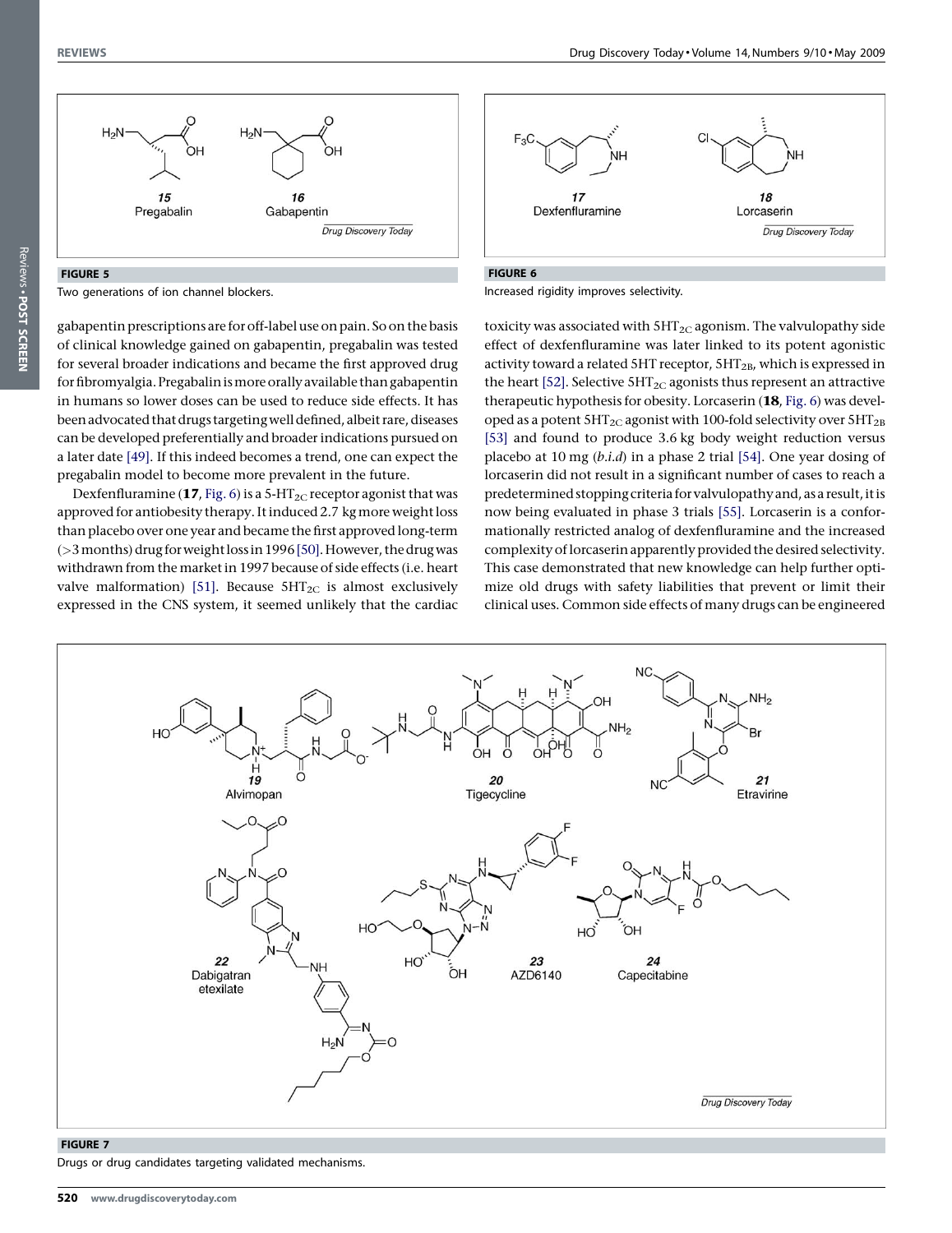Reviews -

 POST SCREENiews.POST SCREEN

| Preclinical and clinical differentiations achieved by some representative follow-on products. |                                                         |                                     |
|-----------------------------------------------------------------------------------------------|---------------------------------------------------------|-------------------------------------|
| Follow-on drugs                                                                               | <b>Preclinical differentiations</b>                     | <b>Clinical differentiations</b>    |
| <b>Atorvastatin</b>                                                                           | More efficacious                                        | More efficacious                    |
| <b>Udenafil</b>                                                                               | Faster onset action                                     | To be determined                    |
| Lapatinib                                                                                     | HER2/EGFR dual agent                                    | Trial ongoing                       |
| <b>Bendamustine</b>                                                                           | More modes of action                                    | More efficacious                    |
| Pregabalin                                                                                    | Similar potency, PK                                     | Expanded indication                 |
| Lorcaserin                                                                                    | More selective                                          | Less side effects                   |
| Alvimopan                                                                                     | GI selective distribution                               | Less side effects                   |
| <b>Tigecycline</b>                                                                            | Evades bacteria efflux pump                             | Efficacious for resistant bacteria  |
| <b>Etravirine</b>                                                                             | Potent for mutants                                      | Efficacious for resistant HIV virus |
| Dabigatran etexilate                                                                          | Orally available                                        | Orally available                    |
| AZD6140                                                                                       | Reversible binding, faster onset/offset rate            | Trial ongoing                       |
| <b>Capecitabine</b>                                                                           | Orally available, selectively activated in cancer cells | Orally available, less toxic        |
|                                                                                               |                                                         |                                     |

out, guided by modern preclinical assays. For example, drug–drug interactions mediated by cytochrome P450 inhibition or activation and torsade de pointe associated with hERG inhibition can be reduced to minimal levels using current medicinal chemistry techniques thus several old drugs can potentially be made safer.

#### Miscellaneous

<span id="page-5-0"></span>TABLE 1

A variety of different approaches to exploit validated targets have been employed in addition to the strategies discussed above. For examples, the zwitterion alvimopan 19 [\(Fig. 7](#page-4-0)) was designed to be a GI-selective opioid receptor antagonist devoid of CNS side effects. Both tigecycline (20, [Fig. 7\)](#page-4-0) and etravirine (21, [Fig. 7](#page-4-0)) were developed, targeting mechanisms proven to be effective in treating infections caused by resistant microorganisms. Tigecycline evades the efflux pumps of the bacteria mutants while etravirine was optimized to kill HIV strains carrying clinically relevant mutations. Dabigatran etexilate (22, [Fig. 7](#page-4-0)) is an orally available small molecule anticoagulant drug that directly inhibits thrombin, a target validated by a biological drug, desirudin, which is only bioavailable by the i.v. route. Clopidogrel is an irreversible adenosine diphosphate receptor (ADP) antagonist that has proven to be highly useful in reducing clotting events. Reversible ADP antagonists such as AZD6140 (23, [Fig. 7](#page-4-0)) with faster on and off rates, are now in advanced clinical development ([http://clinical](http://clinicaltrials.gov/ct2/show/NCT00528411)[trials.gov/ct2/show/NCT00528411](http://clinicaltrials.gov/ct2/show/NCT00528411)). Capecitabine (24, [Fig. 7\)](#page-4-0) is a prodrug that is preferentially metabolized to 5FU in tumor cells and is orally bioavailable and less systemically toxic [\[56\]](#page-6-0). Pioneering drugs establish the validity of the mechanism, but these chemical entities often can be further optimized in many aspects. Since novel, therapeutically relevant targets are very difficult to find, they should be exploited thoroughly. The preclinical and clinical differentiations achieved by the examples included in this review are summarized in Table 1.

# Conclusion

Drugs targeting novel mechanisms will always be the main driver for pharmaceutical innovation, but follow-on research can play an important supporting role, although with some limitations. Follow-on programs need an innovative drug as lead and cannot be conducted on diseases without any effective treatment. They also carry significant risk because real differentiations can be only confirmed late in the development process. The regulatory agencies and consumers are more and more reluctant to embrace follow-on products. Market can absorb only a finite number of products from a given class and this approach is more applicable for big pharma with more marketing resources. Nonetheless, the mechanism of action of a drug means little to the patients as long as the drug provides real benefit. Consequently, the commercial success of a drug is not related to the novelty of the mechanism upon which it is based, but the differentiation that it provides [\[57,58\]](#page-6-0). Finding a new therapeutically relevant target is extremely difficult and pioneering drug discovery has become prohibitively expensive. In the meantime, many validated targets can be further exploited to provide better products with lower risk and cost and a variety of strategies have proven useful as described in this article. Nineteen  $\beta$ -blockers have reached the marketplace, but lung selective  $\beta$ -blockers are still being developed 44 years after the introduction of the pioneering drug propranolol [\(http://](http://www.wellcome.ac.uk/News/News-archive/Browse-by-date/2008/News/WTX050304.htm) [www.wellcome.ac.uk/News/News-archive/Browse-by-date/2008/](http://www.wellcome.ac.uk/News/News-archive/Browse-by-date/2008/News/WTX050304.htm) [News/WTX050304.htm\)](http://www.wellcome.ac.uk/News/News-archive/Browse-by-date/2008/News/WTX050304.htm). Incidentally, it was the inventor of propranolol, Sir James Black who once said 'the most fruitful basis of the discovery of a new drug is to start with an old drug' [\[59\].](#page-6-0)

# Conflict of interest disclosure

HZ is employed by Abbott Laboratories and ZG receives lecture fees from Xuanzhu Pharma, Shanghai Central Institute and Hengrui Pharmaceuticals.

#### References

- 1 Cuatrecasas, P. (2006) Drug discovery in jeopardy. J. Clin. Invest. 116, 2837– 2842
- 2 Schmid, E.F. and Smith, D.A. (2007) Pharmaceutical R&D in the spotlight: why is there still unmet medical need? Drug Discov. Today 12, 998–1006
- 3 C.M.R International, (2006) 2006/7 Pharmaceutical R&D Factbook. CMR International
- 4 Williams, M. (2003) Target validation. Curr. Opin. Pharmacol. 3, 571–577
- 5 Elias, T. et al. (2006) Why products fail in Phase III? In Vivo A#2006800066